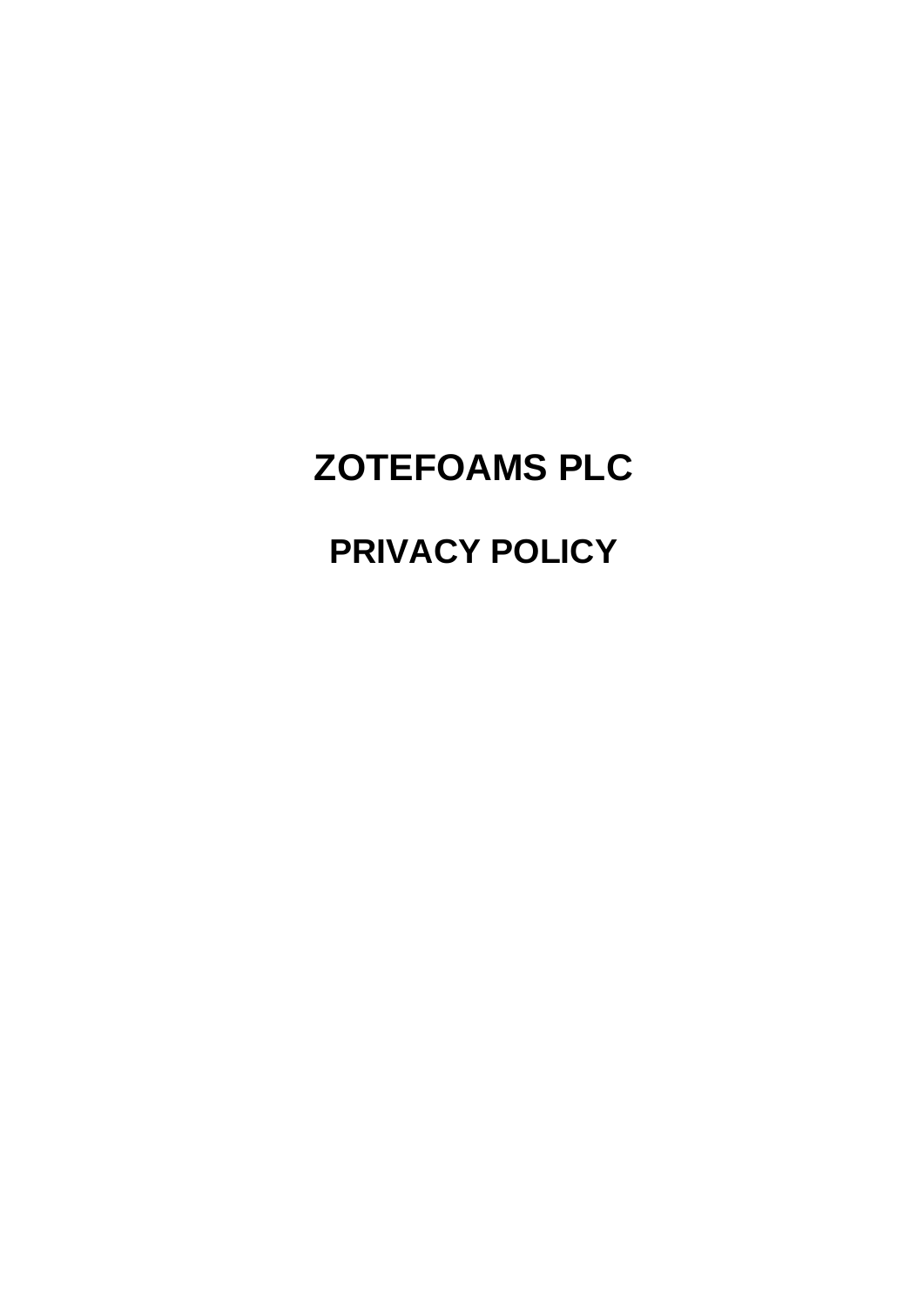# **CONTENTS**

# **CLAUSE**

| $\overline{2}$             |
|----------------------------|
| $\overline{\mathbf{3}}$    |
| $\overline{4}$             |
| $\overline{7}$             |
| $\overline{7}$             |
| 8 <sup>8</sup>             |
| $\overline{\phantom{a}}$ 8 |
| 8                          |
|                            |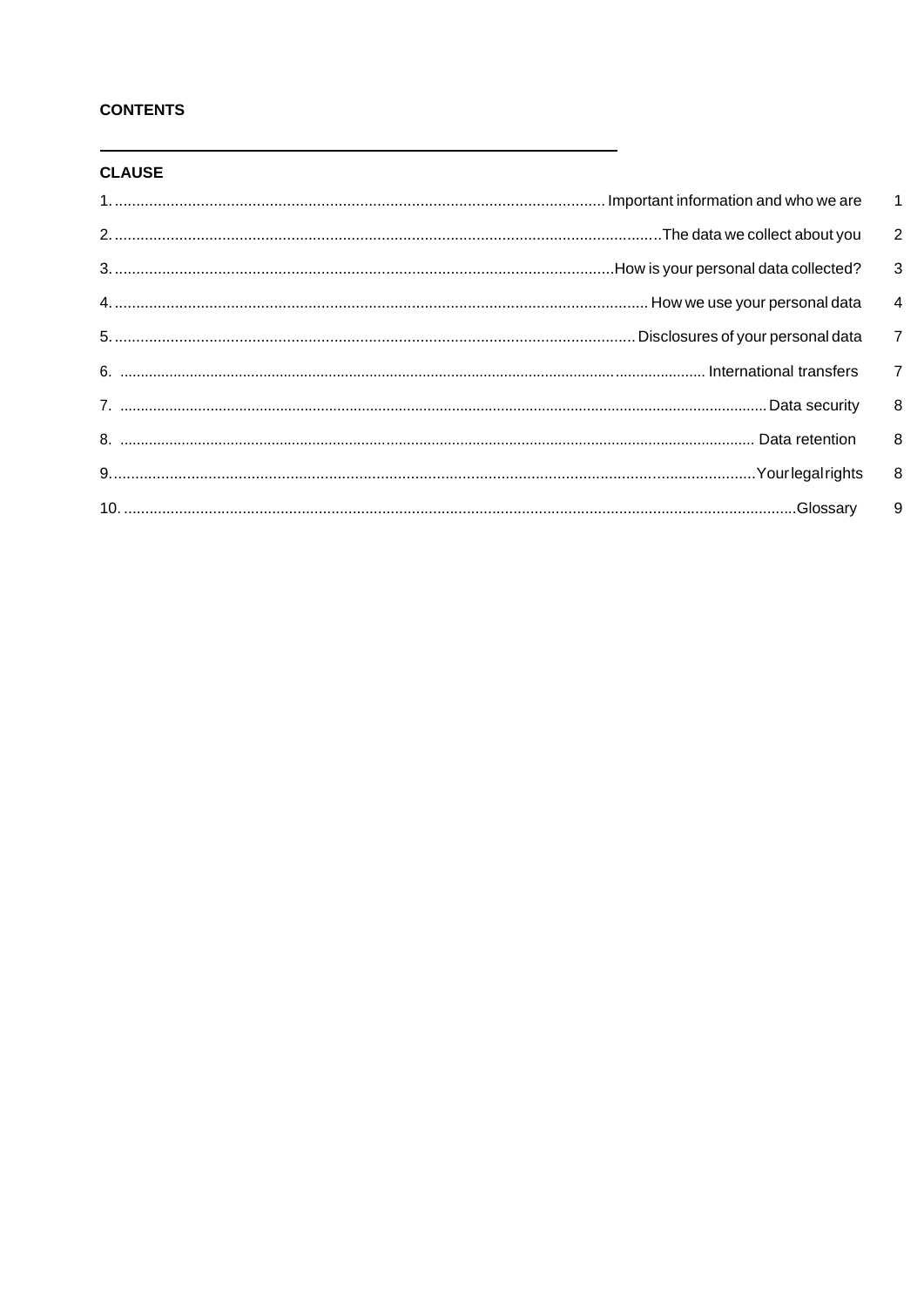## **Introduction**

Welcome to the Zotefoams' privacy policy.

Zotefoams respects your privacy and is committed to protecting your personal data. This privacy policy will inform you as to how we look after your personal data when you visit our website (regardless of where you visit it from) and tell you about your privacy rights and how the law protects you.

## **1. Important information and who we are**

#### <span id="page-2-0"></span>**Purpose of this privacy policy**

This privacy policy aims to give you information on how Zotefoams collects and processes your personal data through your use of this website, including any data you may provide through this website when you sign up to our newsletter, register for an event, participate in a survey, purchase a product or service with us, take part in a competition or download a datasheet.

This website is not intended for children and we do not knowingly collect data relating to children.

It is important that you read this privacy policy so that you are fully aware of how and why we are using your data.

#### **Controller**

Zotefoams plc is the controller responsible for your personal data (collectively referred to as "Zotefoams", "we", "us" or "our" in this privacy policy).

We have appointed a Data Protection Compliance Manager who is responsible for overseeing questions in relation to this privacy policy. If you have any questions about this privacy policy, including any requests to exercise your legal rights, please contact the Data Protection Compliance Manager using the details set out below.

## **Contact details**

If you have any questions about this privacy policy or our privacy practices, please contact our Data Protection Compliance Manager, Michael Richards in the following ways:

Full name of legal entity: Zotefoams PLC.

Email address: *[mcr@zotefoams.com](mailto:mcr@zotefoams.com)*

Postal address: Zotefoams PLC. 675 Mitcham Road, Croydon, CR9 3AL. UNITED KINGDOM.

Telephone number: 020 8664 1600

You have the right to make a complaint at any time to the Information Commissioner's Office (ICO), the UK supervisory authority for data protection issues (www.ico.org.uk). We would, however, appreciate the chance to deal with your concerns before you approach the ICO so please contact us in the first instance.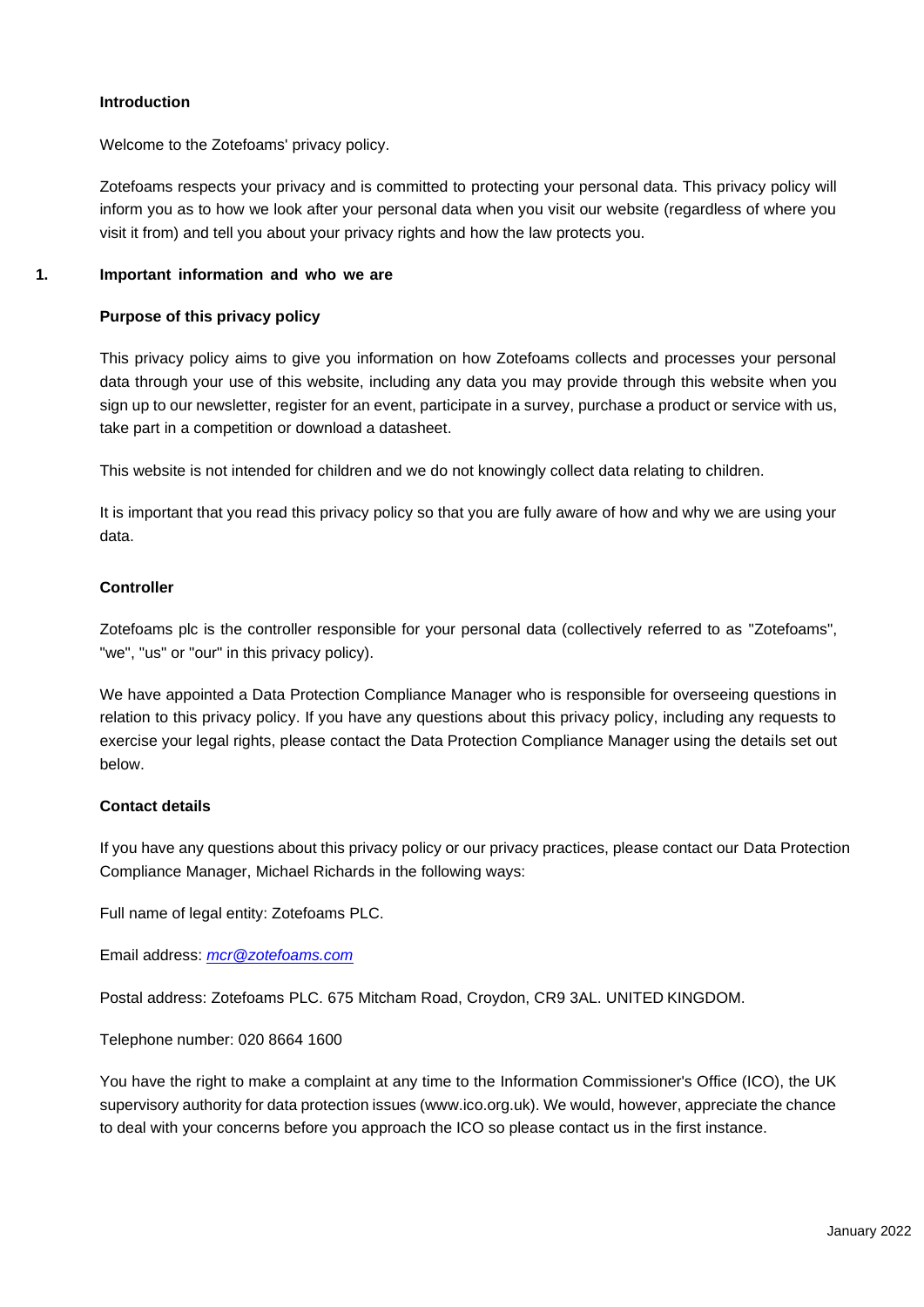## **Changes to the privacy policy and your duty to inform us of changes**

This privacy policy was last updated in January 2021. We keep our privacy policy under regular review and may amend this privacy policy from time to time to keep it up to date or to comply with legal requirements. If you have access to the internet, you should regularly check this privacy policy for updates.

It is important that the personal data we hold about you is accurate and current. Please keep us informed if your personal data changes during your relationship with us.

#### **Third-party links**

This website may include links to third-party websites, plug-ins and applications. Clicking on those links or enabling those connections may allow third parties to collect or share data about you. We do not control these third-party websites and are not responsible for their privacy statements. When you leave our website, we encourage you to read the privacy policy of every website you visit.

#### <span id="page-3-0"></span>**2. The data we collect about you**

Personal data, or personal information, means any information about an individual from which that person can be identified. It does not include data where the identity has been removed (anonymous data).

We may collect, use, store and transfer different kinds of personal data about you which we have grouped together as follows:

- **Identity Data** includes first name, maiden name, last name, username or similar identifier, marital status, title, date of birth and gender.
- **Contact Data** includes billing address, delivery address, email address and telephone numbers.
- **Financial Data** includes bank account and payment card details.
- **Transaction Data** includes details about payments to and from you and other details of products and services you have purchased from us.
- **Technical Data** includes internet protocol (IP) address, your login data, browser type and version, time zone setting and location, browser plug-in types and versions, operating system and platform, and other technology on the devices you use to access this website.
- **Profile Data** includes your username and password, purchases or orders made by you, your interests, preferences, feedback and survey responses.
- **Usage Data** includes information about how you use our website, products and services.
- **Marketing and Communications Data** includes your preferences in receiving marketing from us and our third parties and your communication preferences.

We also collect, use and share **Aggregated Data** such as statistical or demographic data for any purpose. Aggregated Data could be derived from your personal data but is not considered personal data in law as this data will **not** directly or indirectly reveal your identity. For example, we may aggregate your Usage Data to calculate the percentage of users accessing a specific website feature. However, if we combine or connect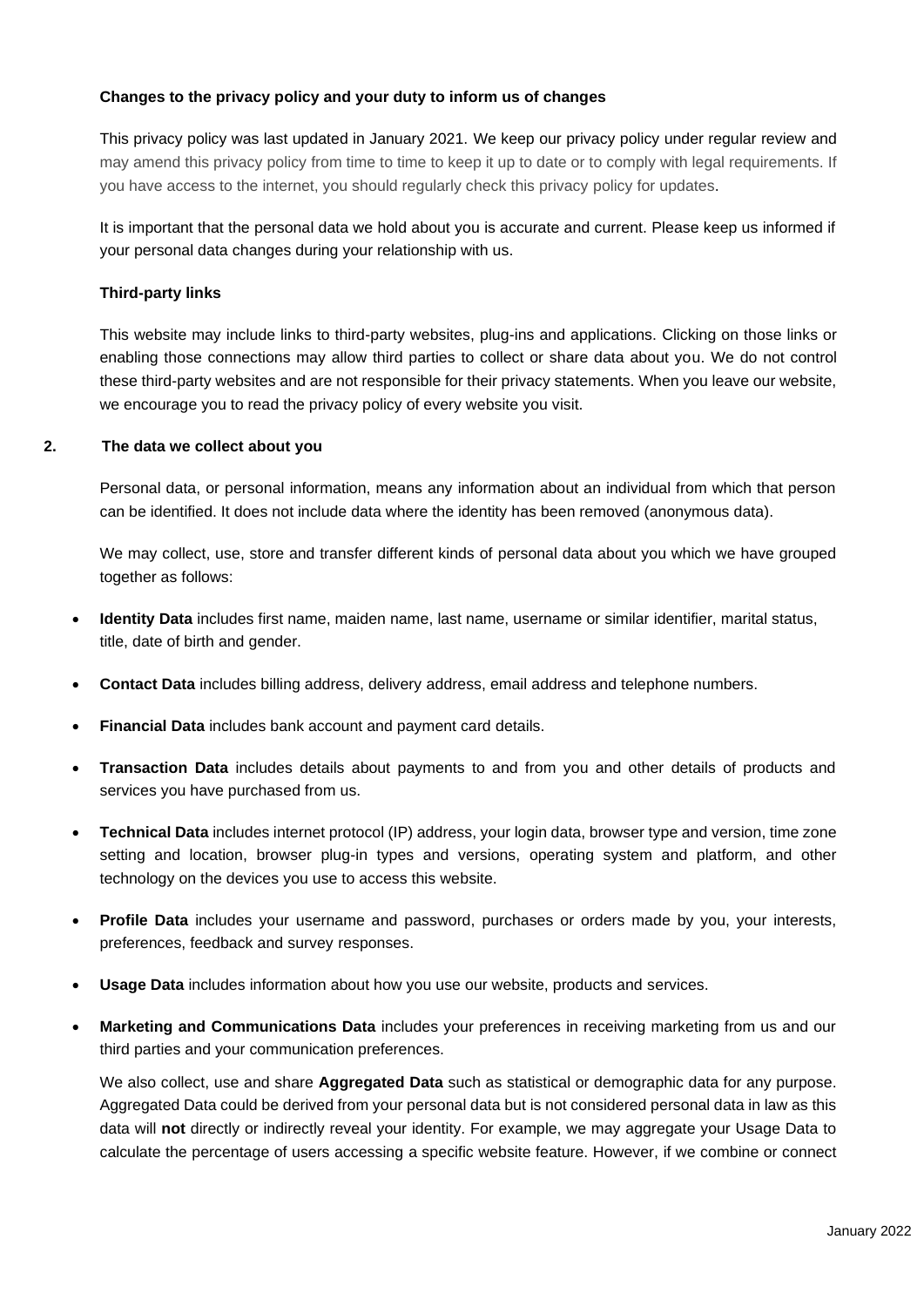Aggregated Data with your personal data so that it can directly or indirectly identify you, we treat the combined data as personal data which will be used in accordance with this privacy policy.

We do not collect any **Special Categories of Personal Data** about you (this includes details about your race or ethnicity, religious or philosophical beliefs, sex life, sexual orientation, political opinions, trade union membership, information about your health, and genetic and biometric data), nor do we collect any information about criminal convictions and offences.

## **If you fail to provide personal data**

Where we need to collect personal data by law, or under the terms of a contract we have with you, and you fail to provide that data when requested, we may not be able to perform the contract we have or are trying to enter into with you (for example, to provide you with goods or services). In this case, we may have to cancel a product or service you have with us, but we will notify you if this is the case at the time.

#### <span id="page-4-0"></span>**3. How is your personal data collected?**

We use different methods to collect data from and about you including through:

- **Direct interactions.** You may give us your Identity, Contact and Financial Data by filling in forms or by corresponding with us by post, phone, email or otherwise. This includes personal data you provide when you:
	- apply for our products or services;
	- create an account on our website;
	- request marketing information to be sent to you;
	- download technical data from our website;
	- enter a competition, promotion or survey; or
	- give us feedback or contact us.
- **Automated technologies or interactions.** As you interact with our website, we will automatically collect Technical Data about your equipment, browsing actions and patterns. We collect this personal data by using cookies, server logs and other similar technologies. We may also receive Technical Data about you if you visit other websites employing our cookies. Please see our cookie policy *<https://www.zotefoams.com/cookies-policy/>* for further details.
- **Third parties or publicly available sources.** We will receive personal data about you from various third parties and public sources as set out below:
	- (a) analytics providers;
	- (b) advertising networks; and
	- (c) search information providers.
- Contact, Financial and Transaction Data from providers of technical, payment and delivery services.
- Identity and Contact Data from data brokers or aggregators.
- Identity and Contact Data from publicly available sources such as Companies House and the Electoral Register.
- <span id="page-4-1"></span>**4. How we use your personal data**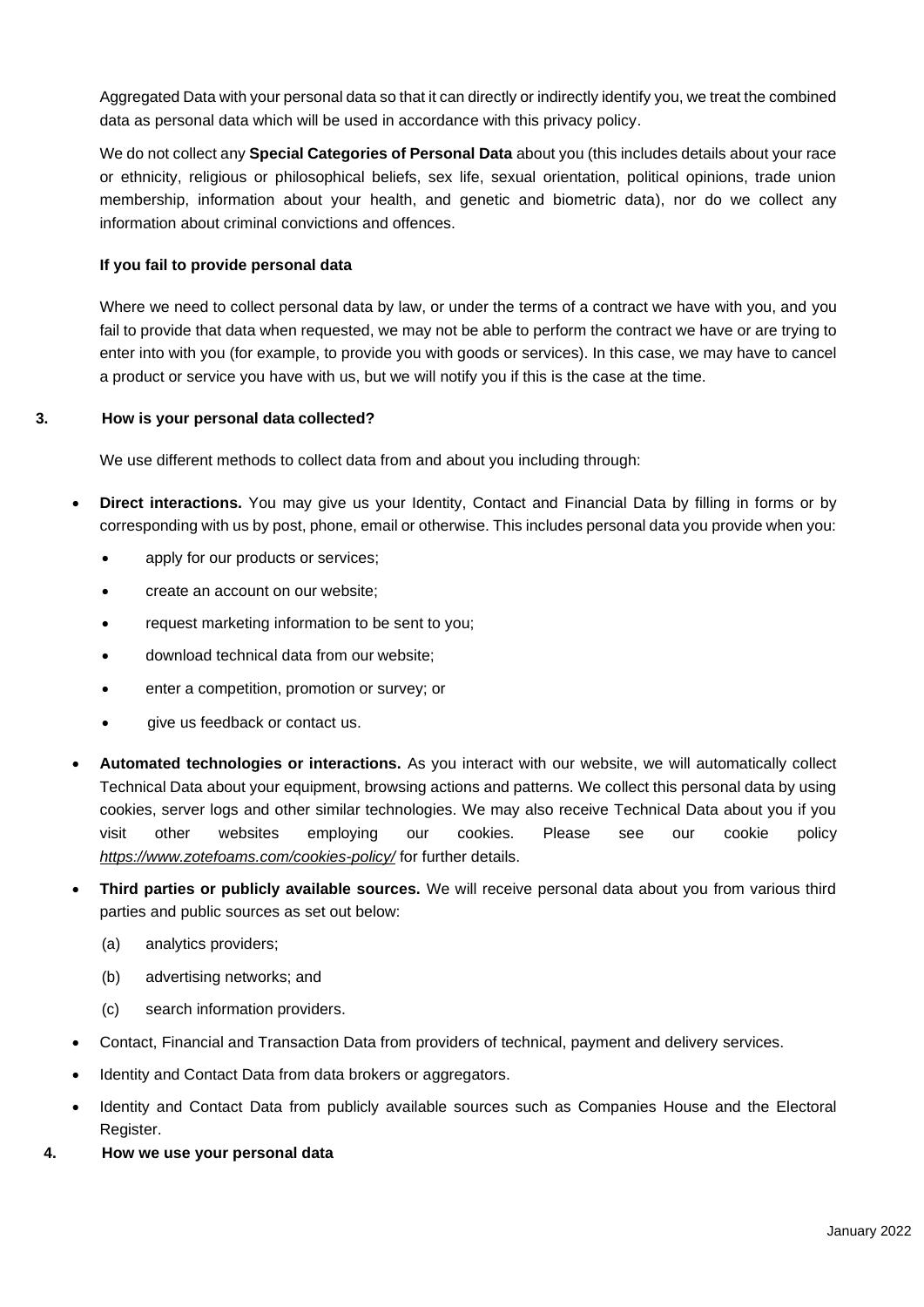We will only use your personal data when the law allows us to. Most commonly, we will use your personal data in the following circumstances:

- Where we need to perform the contract, we are about to enter into or have entered into with you.
- Where it is necessary for our legitimate interests (or those of a third party) and your interests and fundamental rights do not override those interests.
- Where we need to comply with a legal obligation. *[Click here](#page-10-1)* to find out more about the types of lawful basis that we will rely on to process your personal data.

Generally, we do not rely on consent as a legal basis for processing your personal data although we will get your consent before sending third party direct marketing communications to you via email or text message. You have the right to withdraw consent to marketing at any time by contacting us.

## **Purposes for which we will use your personal data**

We have set out below, in a table format, a description of all the ways we use your personal data, and which of the legal bases we rely on to do so. We have also identified what our legitimate interests are where appropriate.

Note that we may process your personal data on more than one lawful ground depending on the specific purpose for which we are using your data. Please contact us if you need details about the specific legal ground we are relying on to process your personal data where more than one ground has been set out in the table below.

| <b>Purpose/Activity</b> | Type of data | Lawful basis for processing<br>including basis of legitimate |
|-------------------------|--------------|--------------------------------------------------------------|
|                         |              | interest                                                     |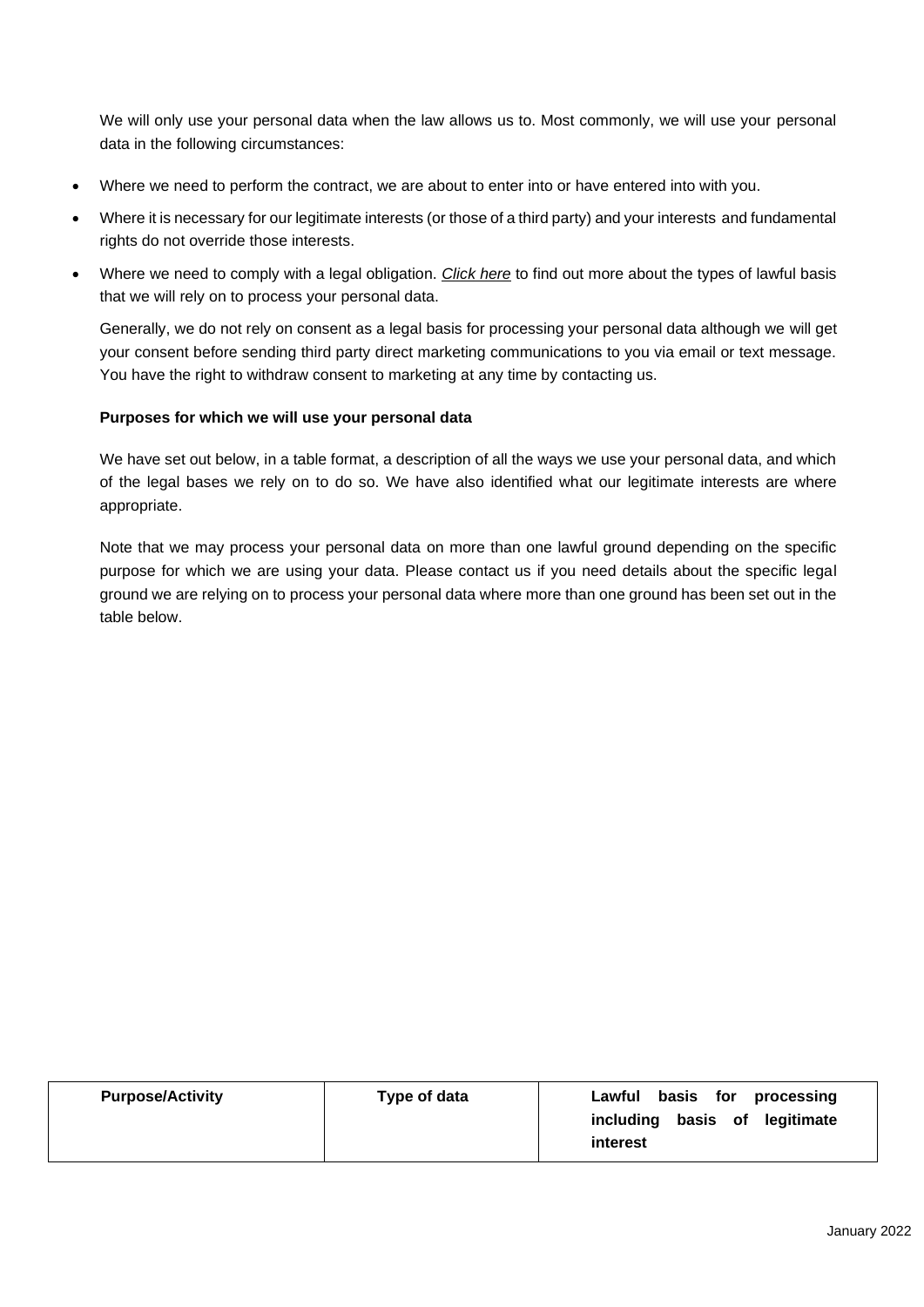| To register you as a new                                                                                                                                                                                                                                                                                                      | (a) Identity                                                                                                                                                | Performance of a contract with you                                                                                                                                                                                                                                                                                |
|-------------------------------------------------------------------------------------------------------------------------------------------------------------------------------------------------------------------------------------------------------------------------------------------------------------------------------|-------------------------------------------------------------------------------------------------------------------------------------------------------------|-------------------------------------------------------------------------------------------------------------------------------------------------------------------------------------------------------------------------------------------------------------------------------------------------------------------|
| customer                                                                                                                                                                                                                                                                                                                      | (b) Contact                                                                                                                                                 |                                                                                                                                                                                                                                                                                                                   |
| To process and deliver<br>your order including:<br>Manage<br>payments,<br>(a)<br>fees and charges; and<br>(b) Collect and recover<br>money owed to us<br>To manage our relationship<br>with you which will include:<br>(a) Notifying you about<br>changes to our terms or<br>privacy policy; and<br>(b) Asking you to leave a | (a) Identity<br>(b) Contact<br>(c) Financial<br>(d) Transaction<br>(e)<br>(a) Identity<br>(b) Contact<br>(c) Profile<br>(d) Marketing and<br>Communications | (a) Performance of a contract with<br>you<br>(b) Necessary for our legitimate<br>interests (to recover debts due to us)<br>(a) Performance of a contract with<br>you<br>(b) Necessary to comply with a<br>legal obligation<br>(c) Necessary for our legitimate<br>interests (to keep our records                  |
| review or take a survey                                                                                                                                                                                                                                                                                                       |                                                                                                                                                             | updated and to study how customers<br>use<br>our<br>products/services)                                                                                                                                                                                                                                            |
| To enable you to partake in<br>a prize draw, competition<br>or complete a survey                                                                                                                                                                                                                                              | (a) Identity<br>(b) Contact<br>(c) Profile<br>(d) Usage<br>(e) Marketing and<br>Communications                                                              | (a) Performance of a contract with<br>you<br>(b) Necessary for our legitimate<br>interests (to study how customers<br>products/services,<br>our<br>use<br>to<br>develop them<br>and<br>grow<br>our<br>business)                                                                                                   |
| To administer and protect<br>business<br>and<br>this<br>our<br>website<br>(including<br>troubleshooting,<br>data<br>analysis, testing, system<br>maintenance,<br>support,<br>reporting and hosting of<br>data)                                                                                                                | (a) Identity<br>(b) Contact<br>(c) Technical                                                                                                                | (a) Necessary for our legitimate<br>interests (for running our business,<br>provision of administration and IT<br>services, network security,<br>to<br>prevent fraud and in the context of a<br>business reorganisation or group<br>restructuring exercise)<br>(b) Necessary to comply with a<br>legal obligation |
| To deliver relevant website<br>and<br>content<br>advertisements to you and<br>measure or understand                                                                                                                                                                                                                           | (a) Identity<br>(b) Contact                                                                                                                                 | Necessary<br>legitimate<br>for<br>our<br>interests (to study how customers<br>products/services,<br>our<br>use<br>to<br>develop them, to grow our business                                                                                                                                                        |

 $\overline{\phantom{a}}$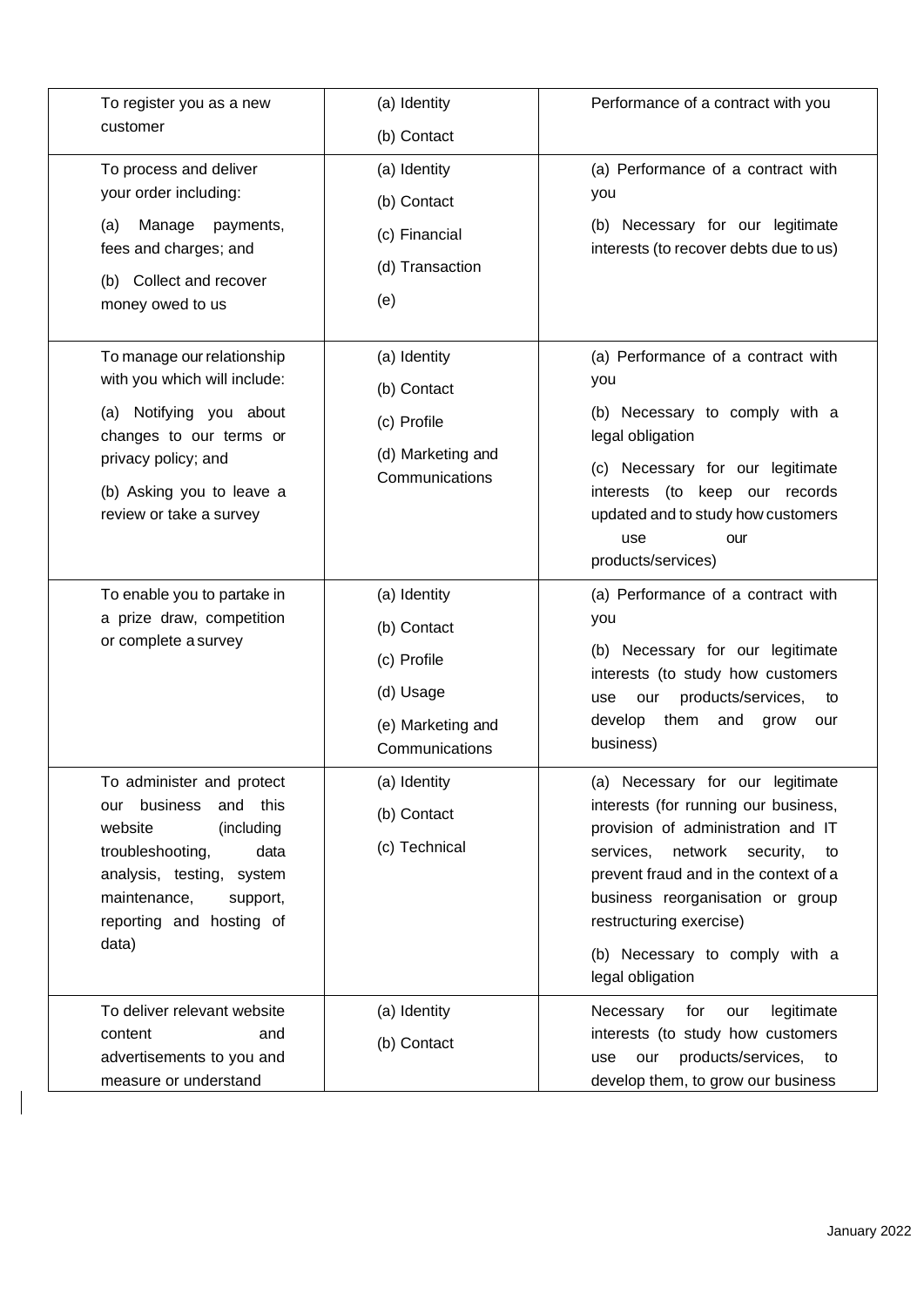| the effectiveness of the<br>advertising we serve to you                                                                                       | (c) Profile<br>(d) Usage<br>(e) Marketing and<br>Communications<br>(f) Technical                                | inform<br>marketing<br>and<br>to<br>our<br>strategy)                                                                                                                                                                                                     |
|-----------------------------------------------------------------------------------------------------------------------------------------------|-----------------------------------------------------------------------------------------------------------------|----------------------------------------------------------------------------------------------------------------------------------------------------------------------------------------------------------------------------------------------------------|
| To use data analytics to<br>website,<br>improve<br>our<br>products/services,<br>marketing,<br>customer<br>relationships<br>and<br>experiences | (a) Technical<br>(b) Usage<br>(c) Marketing and<br>Communications                                               | Necessary<br>for<br>legitimate<br>our<br>define<br>interests<br>(to<br>types<br>of<br>customers for our products and<br>keep<br>our website<br>services, to<br>updated and relevant, to develop<br>our business and to inform our<br>marketing strategy) |
| To make suggestions and<br>recommendations to you<br>about goods or services<br>that may be of interest to<br>you                             | (a) Identity<br>(b) Contact<br>(c) Technical<br>(d) Usage<br>(e) Profile<br>(f) Marketing and<br>Communications | legitimate<br>Necessary<br>for<br>our<br>develop<br>interests<br>(to<br>our<br>products/services<br>and grow<br>our<br>business)                                                                                                                         |

## **Marketing**

We strive to provide you with choices regarding certain personal data uses, particularly around marketing and advertising. We have established the following personal data control mechanisms:

## *Promotional offers from us*

We may use your Identity, Contact, Technical, Usage and Profile Data to form a view on what we think you may want or need, or what may be of interest to you. This is how we decide which products, services and offers may be relevant for you (we call this marketing).

You will receive marketing communications from us if you have requested information from us or purchased goods or services from us and you have not opted out of receiving such marketing communications.

## *Third-party marketing*

We will get your express opt-in consent before we share your personal data with any third party for marketing purposes.

## *Opting out*

You can ask us or third parties to stop sending you marketing messages at any time by following the opt- out links on any marketing message sent to you or by contacting us at any time.

Where you opt out of receiving these marketing messages, this will not apply to personal data provided to us as a result of a product/service purchase, warranty registration, product/service experience or other transaction.

## **Cookies**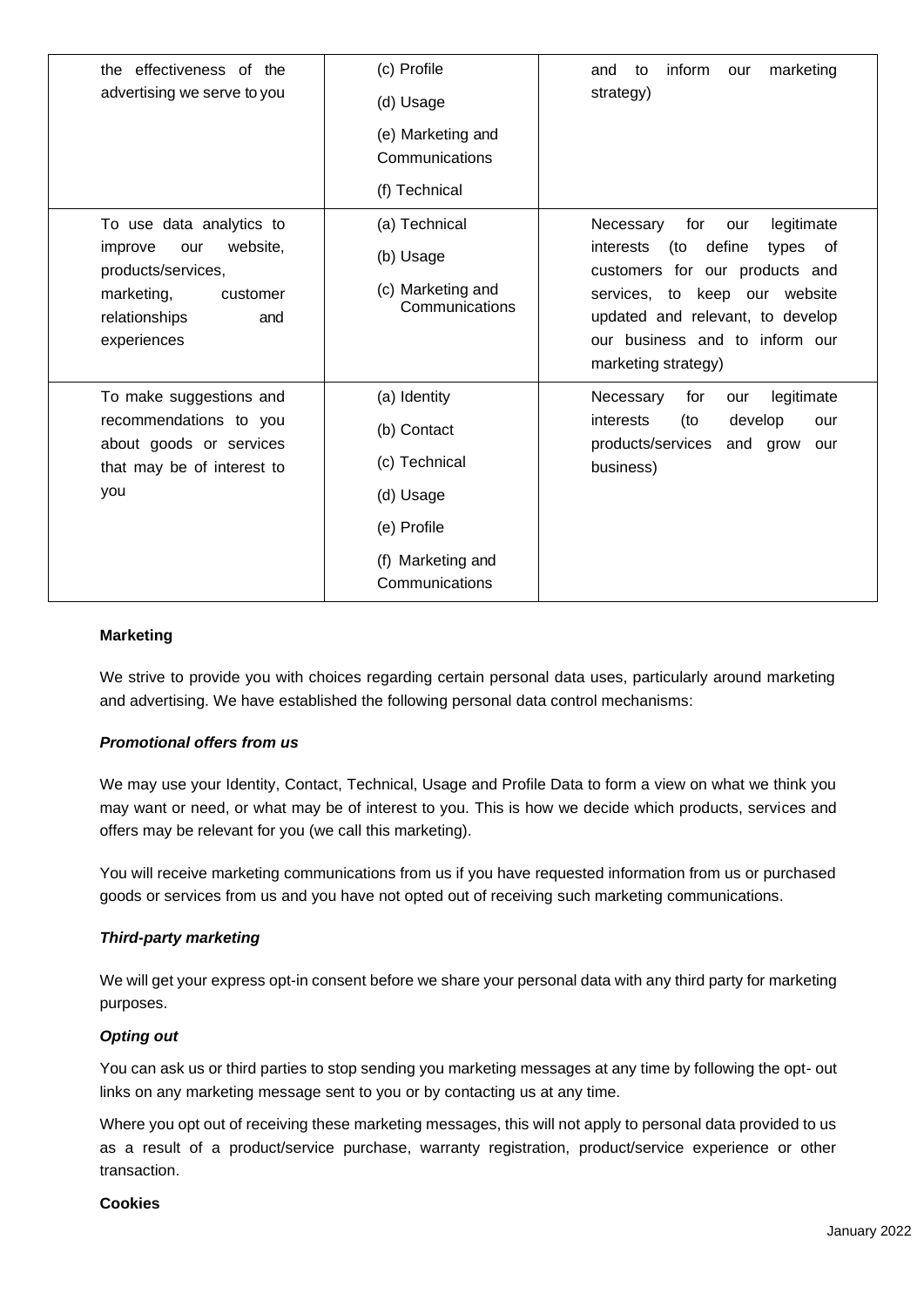You can set your browser to refuse all or some browser cookies, or to alert you when websites set or access cookies. If you disable or refuse cookies, please note that some parts of this website may become inaccessible or not function properly. For more information about the cookies we use, please see our *[Zotefoams Cookies Policy](https://www.zotefoams.com/cookies-policy/)*.]

## **Change of purpose**

We will only use your personal data for the purposes for which we collected it, unless we reasonably consider that we need to use it for another reason and that reason is compatible with the original purpose. If you wish to get an explanation as to how the processing for the new purpose is compatible with the original purpose, please contact us.

If we need to use your personal data for an unrelated purpose, we will notify you and we will explain the legal basis which allows us to do so.

Please note that we may process your personal data without your knowledge or consent, in compliance with the above rules, where this is required or permitted by law.

# <span id="page-8-0"></span>**5. Disclosures of your personal data**

We may share your personal data with the parties set out below for the purposes set out in the table in section 4 on *Purposes for which we will use your personal data* above.

- Internal Third Parties as set out in the *[Glossary](#page-11-0)*.
- External Third Parties as set out in the *[Glossary](#page-11-1)*.
- Third parties to whom we may choose to sell, transfer or merge parts of our business or our assets. Alternatively, we may seek to acquire other businesses or merge with them. If a change happens to our business, then the new owners may use your personal data in the same way as set out in this privacy policy.

We require all third parties to respect the security of your personal data and to treat it in accordance with the law. We do not allow our third-party service providers to use your personal data for their own purposes and only permit them to process your personal data for specified purposes and in accordance with our instructions.

## <span id="page-8-1"></span>**6 International transfers**

We share your personal data within the Zotefoams Group. This will involve transferring your data outside the UK and the European Economic Area (**EEA**).

Many of our internal and external third parties are based outside the UK and EEA so their processing of your personal data will involve a transfer of data outside the UK and EEA.

Whenever we transfer your personal data out of the UK and EEA, we ensure a similar degree of protection is afforded to it by ensuring at least one of the following safeguards is implemented:

- We will only transfer your personal data to countries that have been deemed to provide an adequate level of protection for personal data.
- We may enter into specific contracts which give personal data the same level of protection expected within an adequate jurisdiction.

Please contact us if you want further information on the specific mechanism used by us when transferring your personal data out of the UK and EEA.

## <span id="page-8-2"></span>**7 Data security**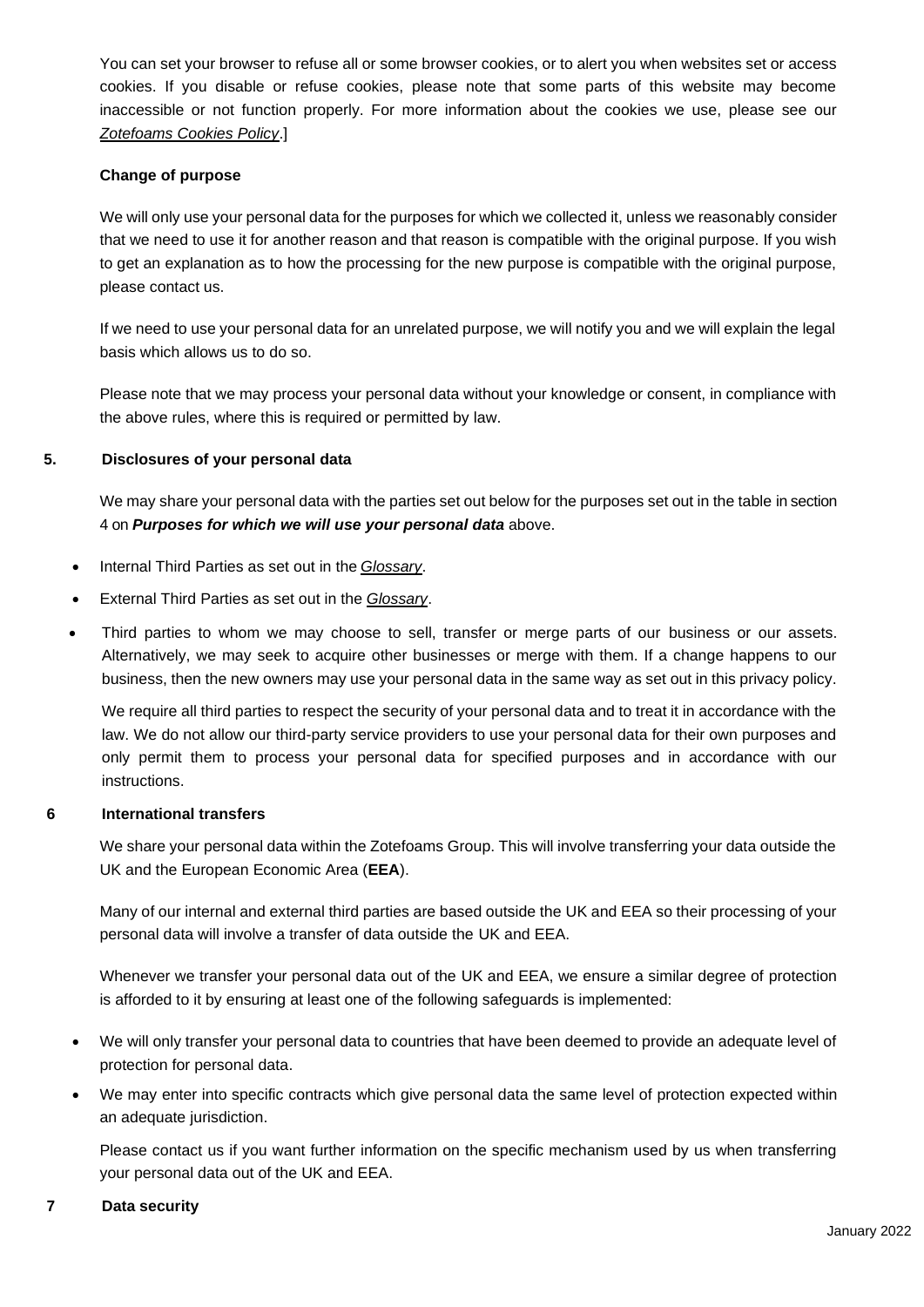We have put in place appropriate security measures to prevent your personal data from being accidentally lost, used or accessed in an unauthorised way, altered or disclosed. In addition, we limit access to your personal data to those employees, agents, contractors and other third parties who have a business need to know. They will only process your personal data on our instructions, and they are subject to a duty of confidentiality. We have put in place procedures to deal with any suspected personal data breach and will notify you and any applicable regulator of a breach where we are legally required to do so.

## <span id="page-9-0"></span>**8 Data retention**

#### **How long will you use my personal data for?**

We will only retain your personal data for as long as reasonably necessary to fulfil the purposes we collected it for, including for the purposes of satisfying any legal, regulatory, tax, accounting or reporting requirements. We may retain your personal data for a longer period in the event of a complaint or if we reasonably believe there is a prospect of litigation in respect to our relationship with you.

To determine the appropriate retention period for personal data, we consider the amount, nature and sensitivity of the personal data, the potential risk of harm from unauthorised use or disclosure of your personal data, the purposes for which we process your personal data and whether we can achieve those purposes through other means, and the applicable legal, regulatory, tax, accounting or other requirements.

When we no longer need your personal data, we will dispose of or minimise the personal data in accordance with approved company processes to ensure all reasonable efforts and precautions are taken to protect the confidentiality of the data.

In some circumstances you can ask us to delete your data: see section 9 on *Your legal rights* below for further information.

In some circumstances we will anonymise your personal data (so that it can no longer be associated with you) for research or statistical purposes, in which case we may use this information indefinitely without further notice to you.

## <span id="page-9-1"></span>**9 Your legal rights**

Under certain circumstances, you have rights under data protection laws in relation to your personal data. These rights are:

**Request access** to your personal data (commonly known as a "data subject access request"). This enables you to receive a copy of the personal data we hold about you and to check that we are lawfully processing it.

**Request correction** of the personal data that we hold about you. This enables you to have any incomplete or inaccurate data we hold about you corrected, though we may need to verify the accuracy of the new data you provide to us.

**Request erasure** of your personal data. This enables you to ask us to delete or remove personal data where there is no good reason for us continuing to process it. You also have the right to ask us to delete or remove your personal data where you have successfully exercised your right to object to processing (see below), where we may have processed your information unlawfully or where we are required to erase your personal data to comply with local law. Note, however, that we may not always be able to comply with your request of erasure for specific legal reasons which will be notified to you, if applicable, at the time of your request.

**Object to processing** of your personal data where we are relying on a legitimate interest (or those of a third party) and there is something about your particular situation which makes you want to object to processing on this ground as you feel it impacts on your fundamental rights and freedoms. You also have the right to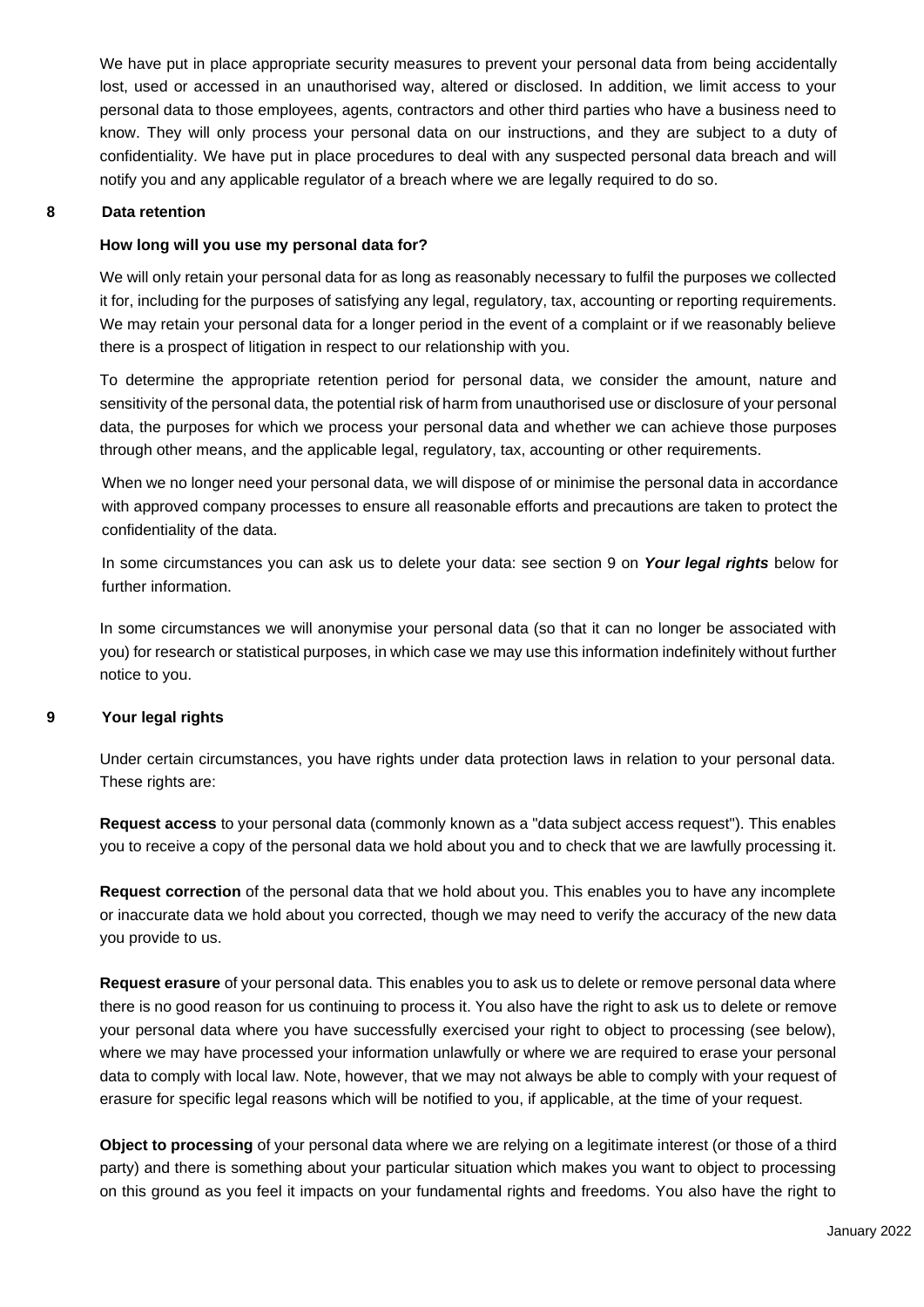object where we are processing your personal data for direct marketing purposes. In some cases, we may demonstrate that we have compelling legitimate grounds to process your information which override your rights and freedoms.

**Request restriction of processing** of your personal data. This enables you to ask us to suspend the processing of your personal data in the following scenarios:

- If you want us to establish the data's accuracy.
- Where our use of the data is unlawful, but you do not want us to erase it.
- Where you need us to hold the data even if we no longer require it as you need it to establish, exercise or defend legal claims.
- You have objected to our use of your data, but we need to verify whether we have overriding legitimate grounds to use it.

**Request the transfer** of your personal data to you or to a third party. We will provide to you, or a third party you have chosen, your personal data in a structured, commonly used, machine-readable format. Note that this right only applies to automated information which you initially provided consent for us to use or where we used the information to perform a contract with you.

**Withdraw consent at any time** where we are relying on consent to process your personal data. However, this will not affect the lawfulness of any processing carried out before you withdraw your consent. If you withdraw your consent, we may not be able to provide certain products or services to you. We will advise you if this is the case at the time you withdraw your consent.

If you wish to exercise any of the rights set out above, please contact us.

## **No fee usually required**

You will not have to pay a fee to access your personal data (or to exercise any of the other rights). However, we may charge a reasonable fee if your request is clearly unfounded, repetitive or excessive. Alternatively, we could refuse to comply with your request in these circumstances.

## **What we may need from you**

We may need to request specific information from you to help us confirm your identity and ensure your right to access your personal data (or to exercise any of your other rights). This is a security measure to ensure that personal data is not disclosed to any person who has no right to receive it. We may also contact you to ask you for further information in relation to your request to speed up our response.

## **Time limit to respond**

We try to respond to all legitimate requests within one month. Occasionally it could take us longer than a month if your request is particularly complex or you have made a number of requests. In this case, we will notify you and keep you updated.

# <span id="page-10-0"></span>**10 Glossary**

# <span id="page-10-1"></span>**LAWFUL BASIS**

**Legitimate Interest** means the interest of our business in conducting and managing our business to enable us to give you the best service/product and the best and most secure experience. We make sure we consider